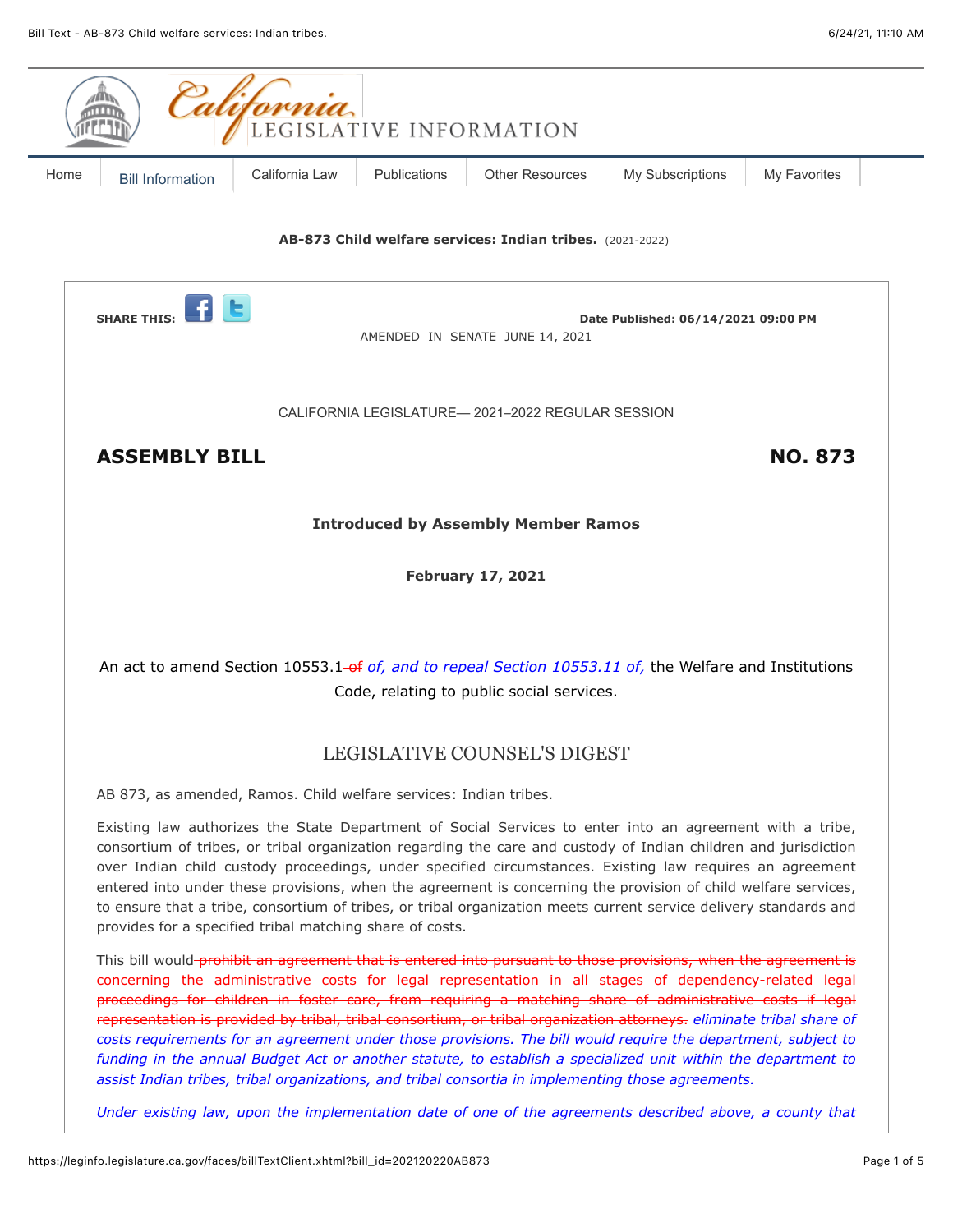*otherwise would be responsible for providing the child welfare services or payments specified in the agreement as being provided by the tribe or other tribal entity, as specified, is no longer subject to that responsibility with respect to children served under the agreement.*

*This bill would delete those provisions. To the extent that deleting the provisions would result in additional county responsibilities with respect to affected children, the bill would impose a state-mandated local program.*

*The California Constitution requires the state to reimburse local agencies and school districts for certain costs mandated by the state. Statutory provisions establish procedures for making that reimbursement.*

*This bill would provide that no reimbursement is required by this act for a specified reason.*

Vote: majority Appropriation: no Fiscal Committee: yes Local Program: noyes

# THE PEOPLE OF THE STATE OF CALIFORNIA DO ENACT AS FOLLOWS:

**SECTION 1.** Section 10553.1 of the Welfare and Institutions Code is amended to read:

**10553.1.** (a) Notwithstanding any other law, the department may enter into an agreement, *in accordance with* Section 1919 of Title 25 of the United States Code, and consistent with Section 16000.6, with any California Indian tribe or any out-of-state Indian tribe that has reservation lands that extend into this state, consortium of tribes, or tribal organization *Indian tribe, tribal organization, or tribal consortium located in California,* regarding the care and custody of Indian children and jurisdiction over Indian child custody proceedings, including, but not limited to, agreements that provide for orderly transfer of jurisdiction on a case-by-case basis, for exclusive tribal or state jurisdiction, or for concurrent jurisdiction between the state and tribes.

(b)(1)An agreement under subdivision (a) regarding the care and custody of Indian children shall provide for the delegation to the tribe, consortium of tribes, or tribal organization of the responsibility that would otherwise be the responsibility of the county for the provision of child welfare services or assistance payments under the AFDC-FC program, or both.

*(b) (1) There shall be no tribal share of costs for an agreement under subdivision (a).*

(2) An agreement under subdivision (a) concerning the provision of child welfare services shall ensure that a tribe, consortium of tribes, or tribal organization meets current service delivery standards provided for under Chapter 5 (commencing with Section 16500) of Part 4, and provides the tribal matching share of costs required by Section 10553.11. *Part 4.*

(3) An agreement under subdivision (a) concerning assistance payments under the AFDC-FC program shall ensure that a tribe, consortium of tribes, or tribal organization meets current foster care standards provided for under Article 5 (commencing with Section 11400) of Chapter 2 of Part 3, and provides the tribal matching share of costs required by Section 10553.11. *Part 3.*

(4) An agreement under subdivision (a) concerning adoption assistance shall ensure that a tribe, consortium of tribes, or tribal organization meets the current service delivery standards provided for under Chapter 2.1 (commencing with Section 16115) of Part 4, and provides the tribal matching share of costs required by Section 10553.11. *Part 4.*

(5) An agreement under subdivision (a) concerning administrative costs for legal representation in all stages of dependency proceedings for children in foster care shall not require a matching share of administrative costs if legal representation is provided by tribal, tribal consortium, or tribal organization attorneys.

(c)Upon the implementation date of an agreement authorized by subdivision (b), the county that would otherwise be responsible for providing the child welfare services or AFDC-FC payments specified in the agreement as being provided by the tribe, consortium of tribes, or tribal organization shall no longer be subject to that responsibility to children served under the agreement.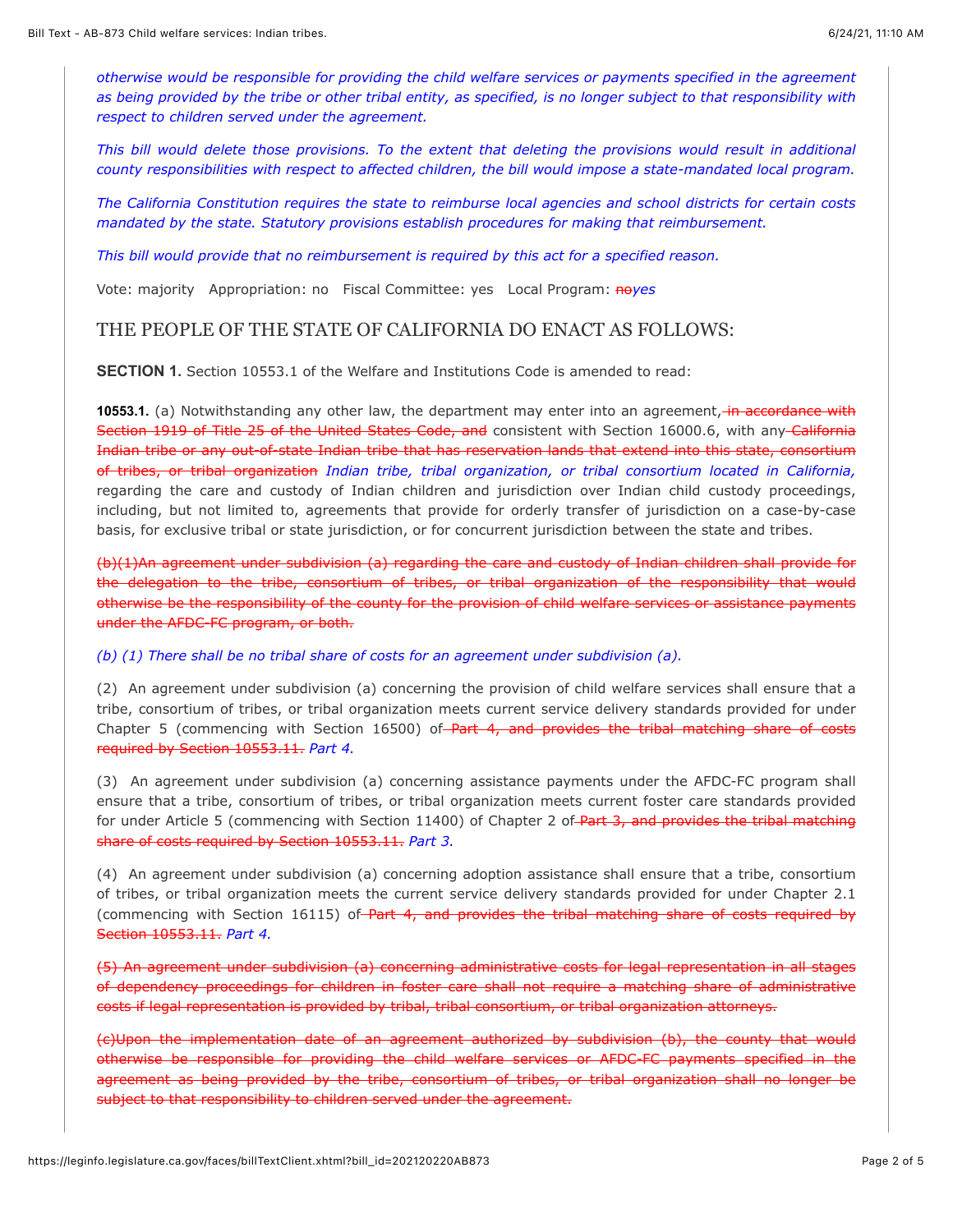### $\overline{d}$

*(c)* Upon the effective date of an agreement authorized by subdivision  $(b)$ , *(a)*, the tribe, consortium of tribes, or tribal organization shall comply with fiscal reporting requirements specified by the department for federal and state reimbursement child welfare or AFDC-FC services for programs operated under the agreement.

### $\left\{e\right\}$

*(d)* An Indian tribe, consortium of tribes, or tribal organization, that is a party to an agreement under subdivision (a), shall, in accordance with the agreement, be eligible to receive allocations of child welfare services funds.

# $(f)$

*(e)* An Indian tribe, consortium of tribes, or tribal organization, that is a party to an agreement under subdivision (a), may, in accordance with the agreement, be eligible to receive an allocation of child welfare services funds to assist in funding the startup costs associated with establishing a comprehensive child welfare services program. The allocation shall be available for expenditure by the Indian tribe, consortium of tribes, or tribal organization for three years of the agreement under subdivision (a). The department may extend the time for expenditure of the allocation upon a showing of good cause by the party seeking an extension. This subdivision shall be implemented only to the extent that funding is expressly provided in the annual Budget Act for these purposes.

## $\Theta$

*(f)* Implementation of an agreement under subdivision (a) does not impose liability upon, or to require indemnification by, the participating county or the State of California for any act or omission performed by an officer, agent, or employee of the participating tribe, consortium of tribes, or tribal organization, pursuant to this section.

*(g) Subject to funding in the annual Budget Act or another statute, the department shall establish a specialized unit within the department to assist Indian tribes, tribal organizations, and tribal consortia in implementing agreements under this section.*

### *SEC. 2. Section 10553.11 of the Welfare and Institutions Code is repealed.*

10553.11.(a)Effective July 1, 2011, notwithstanding any other law or regulation, a tribe, consortium of tribes, or a tribal organization that is operating a program pursuant to an agreement with the department under Section 10553.1, shall be responsible for the following share of costs:

(1)For the adequate care of each child receiving AFDC-FC as identified in subdivision (d) of Section 11450, the tribal share shall be 60 percent of the nonfederal share. For nonfederally eligible costs, the tribal share shall be 60 percent of the costs.

(2)For administrative costs of administering the AFDC-FC program, the tribal share shall be 30 percent of the nonfederal share. For nonfederally eligible administrative costs, the tribal share shall be 30 percent of the costs.

(3)For the provision of child welfare services pursuant to Section 10101, the tribal share shall be 30 percent of the nonfederal share. For nonfederally eligible costs, the tribal share shall be 30 percent of the costs.

(4)For the provision of Title XIX child welfare services, the tribal share shall be 30 percent of the nonfederal costs. For services delivered by skilled professional medical personnel, reimbursement may be claimed under Title XIX at an enhanced rate and the tribal share shall be 30 percent of the nonfederal share.

(5)For wraparound services approved by the department for children described in Section 18250, the tribal share shall be 60 percent of the costs.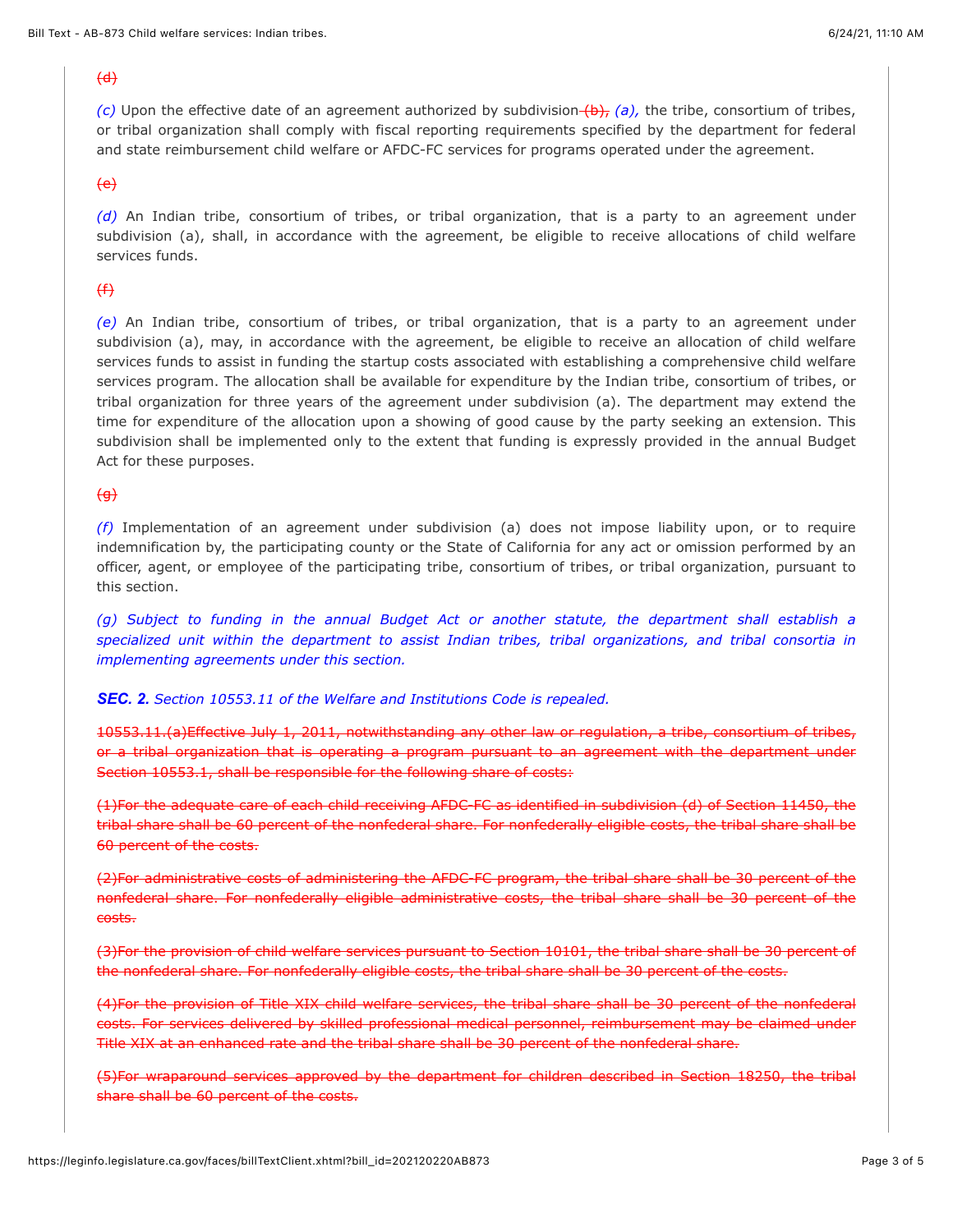(6)For the support and care of hard-to-place adoptive children, the tribal share shall be 25 percent of the nonfederal share of the amount specified in Section 16121. For nonfederally eligible children, the tribal share shall be 25 percent of the costs.

(7)For monthly visitation of children placed in group homes, there shall be no tribal share.

(8)For the support and care of former dependent children who have been made wards of related guardians, the tribal share shall be 21 percent of the nonfederal share. For nonfederally eligible children, the tribal share shall be 21 percent of the costs. There shall be no tribal share for federally eligible administrative costs. For nonfederally eligible administrative costs, the tribal share shall be 50 percent.

(9)For the cost of extending aid pursuant to Section 11403 to eligible nonminor dependents who have reached 18 years of age and who are under the jurisdiction of the tribal program, the tribal share shall be 21 percent of the nonfederal share.

(b)Notwithstanding subdivision (a), commencing July 1, 2014, a tribe, consortium of tribes, or a tribal organization, that is operating a program pursuant to an agreement with the department under Section 10553.1, shall be responsible for the share of costs, as follows:

(1)For the adequate care of each child receiving AFDC-FC as identified in subdivision (d) of Section 11450, there shall be no tribal share of costs of the nonfederal share with an enhanced federal medical assistance percentage of 80 percent or higher. If the federal medical assistance percentage is below 80 percent, the tribal share of cost shall be 60 percent of the nonfederal share. For nonfederally eligible costs, there shall be no tribal share unless the federal medical assistance percentage for federally eligible cases is below 80 percent, in which case the tribal share for nonfederally eligible costs shall be 60 percent.

(2)For administrative costs of administering the AFDC-FC program, the tribal share shall be 30 percent of the nonfederal share. For nonfederally eligible administrative costs, the tribal share shall be 30 percent of the costs.

(3)For the provision of child welfare services pursuant to Section 10101, the tribal share shall be 30 percent of the nonfederal share. For nonfederally eligible costs, the tribal share shall be 30 percent of the costs.

(4)For the provision of child welfare services under Title XIX of the federal Social Security Act, the tribal share shall be 30 percent of the nonfederal share. For services delivered by skilled professional medical personnel, reimbursement may be claimed under Title XIX of the federal Social Security Act at an enhanced rate and the tribal share shall be 30 percent of the nonfederal share.

(5)For wraparound services approved by the department for children described in Section 18250, there shall be no tribal share of the costs with an enhanced federal medical assistance percentage of 80 percent or higher. If the federal medical assistance percentage is below 80 percent, the tribal share of cost shall be 60 percent of the nonfederal share.

(6)For the support and care of hard-to-place adoptive children, there shall be no tribal share of cost of the nonfederal share of the amount specified in Section 16121 with an enhanced federal medical assistance percentage of 62.5 percent or higher. If the federal medical assistance percentage is below 62.5 percent, the tribal share of cost shall be 25 percent of the nonfederal share. For nonfederally eligible costs, there shall be no tribal share unless the federal medical assistance percentage for federally eligible cases is below 62.5 percent, in which case the tribal share for nonfederally eligible costs shall be 25 percent.

(7)For monthly visitation of children placed in group homes, there shall be no tribal share.

(8)For the support and care of former dependent children who have been made wards of related guardians, there shall be no tribal share of cost of the nonfederal share with an enhanced federal medical assistance percentage of 60.5 percent or higher. If the federal medical assistance percentage is below 60.5 percent, the tribal share shall be 21 percent of the nonfederal share. For nonfederally eligible costs, there shall be no tribal share unless the federal medical assistance percentage for federally eligible cases is below 60.5 percent, in